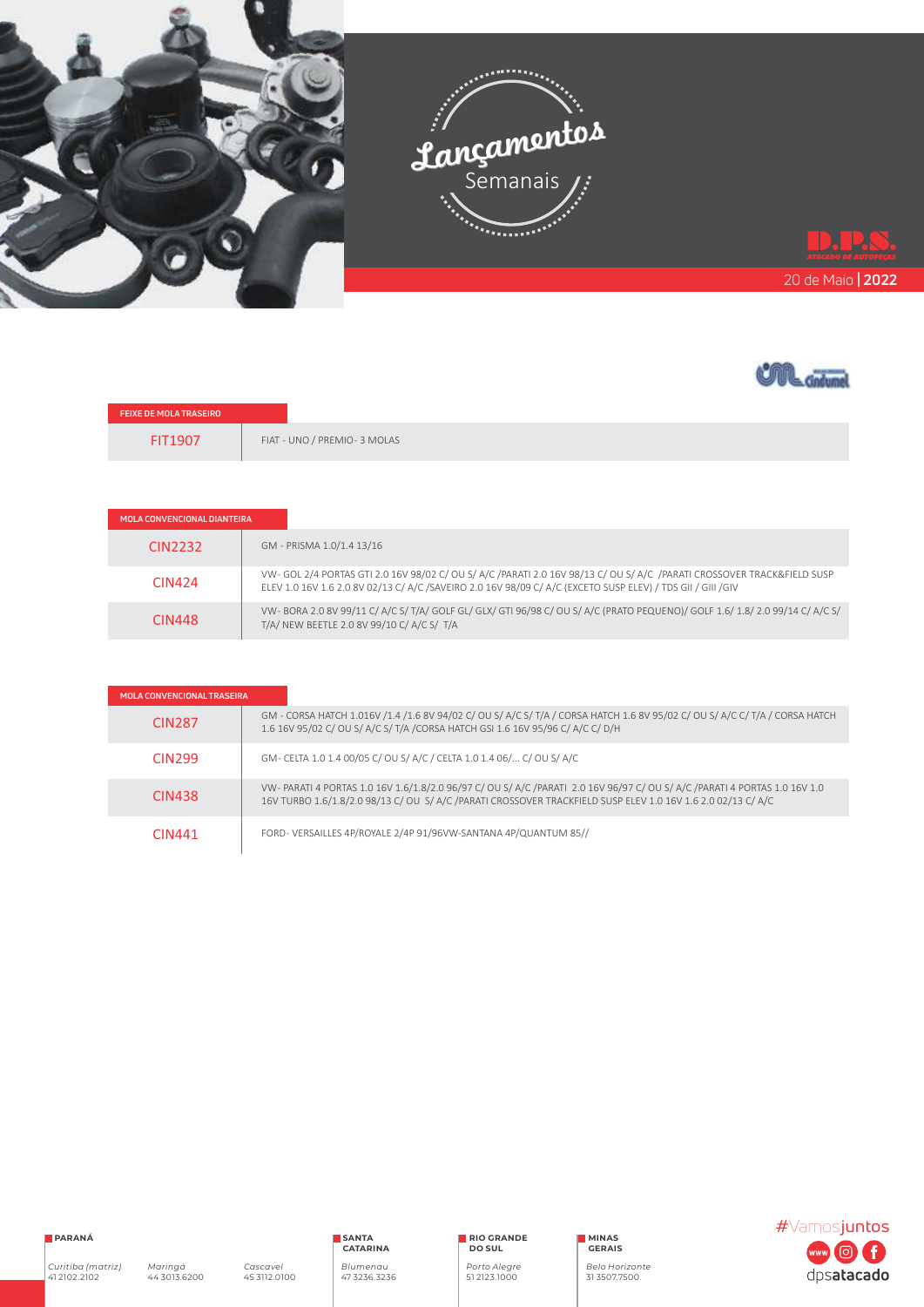



| MOLA CONVENCIONAL DIANTEIRA |                                                                                                                                                                                  |  |
|-----------------------------|----------------------------------------------------------------------------------------------------------------------------------------------------------------------------------|--|
| <b>CIN2210</b>              | GM- CELTA 1.0 1.4 00/05 C/ OU S/ A/C / CELTA 1.0 1.4 06/ S/ A/C / PRISMA 1.0 1.4 06/13 S/ A/C                                                                                    |  |
| CIN <sub>2214</sub>         | GM- CORSA SEDAN 1.0/1.4 03/12 C/OU S/A/C/CORSA SEDAN 1.8 03/12 S/A/C                                                                                                             |  |
| <b>CIN242</b>               | GM-VECTRA GLS 2.0 8V 93/95 S/A/C S/T/A/VECTRA 2.0/2.2 8V 96/01 S/A/C S/T/A/VECTRA GLS 2.0 96/00 S/A/C S/T/A                                                                      |  |
| <b>CIN278</b>               | GM-CHEVETTE HATCH/SEDAN 73/93 C/OUS/A/C/CHEVY 500 83/94 C/OUS/A/C/MARAJO 80/89 C/OUS/A/C                                                                                         |  |
| <b>CIN285</b>               | GM-CORSA HATCH 1.0/16V/1.4/1.6 8V 94/02 S/A/C S/T/A/CORSA SEDAN/SW 1.0 16V/1.4/1.6 8V 95/03 S/A/C S/A/T/CORSA<br>SEDAN 1.0 8V/ 1.0 16V/ 1.6 8V 03/ S/ A/C S/ T/A                 |  |
| CIN414                      | VW- GOL 2/4 PORTAS 1.0 1.0 16V1.0 16V TURBO 1.6 1.8 2.0 8V 98/14 S/ A/C /PARATI 2/4 PORTAS 1.0 16V 1.0 16V TURBO 1.6 1.8 2.0<br>98/13 S/ A/C / TDS GIII / GIV                    |  |
| <b>CIN416</b>               | VW-GOL 1.0/1.6/1.8/2.0 8V/ 1.0 16V/ TURBO C/AR 98//VW-SAVEIRO 1.6/1.8/2.0 C/AR S/AR 98//                                                                                         |  |
| CIN469M                     | VW-FOX 1.0 04/ S/A/C/GOL 1.0 1.6 08/ C/A/C C/BARR ESTAB / SAVEIRO 1.6 09/ S/A/C C/D/H / VOYAGE 1.0 1.6 09/ C/A/C<br>C/BARR ESTAB                                                 |  |
| <b>CIN472M</b>              | VW-GOL 1.0 1.6 GV / GVI 08/ C/ OU S/ A/C S/ BARR ESTAB / VOYAGE 1.0 1.6 G V 09/ C/ OU S/ A/C S/BARR ESTAB                                                                        |  |
| <b>CIN527M</b>              | FIAT-UNO S/CS/CSL/FURGAO C/AR S/AR 89//FIAT-UNO 1.6 MPI 95/96FIAT-PREMIO S/CS/SL/CSL C/AR 89/96FIAT-UNO 1.0 C/AR S/AR<br>90//FIAT-ELBA S/CS/SL/CSL 89/96FIAT-FIORINO LX/HD 89/93 |  |
| <b>CIN537</b>               | FIAT-PALIO 1.0 8/16V 1.3/1.6 16V 2/4P 01/ PALIO WEEK 1.0/1.3/1.6 16V C/AR S/AR 01/ SIENA 1.0 16V 1.3 16V 01/                                                                     |  |

| <b>MOLA CONVENCIONAL TRASEIRA</b> |                                                                                                                                                                                                                                                             |
|-----------------------------------|-------------------------------------------------------------------------------------------------------------------------------------------------------------------------------------------------------------------------------------------------------------|
| <b>CIN111</b>                     | FORD-BELINA II 1.4/1.6 78/81 S/A/C/BELINA II 1.6 CHT 82/89 C/A/C/BELINA II 1.6 CHT 82/89 S/A/C/CORCEL II GNV 78/89/DEL<br><b>REY GNV 81/82</b>                                                                                                              |
| CIN2241                           | GM-ONIX S/ T/A 13/ / ONIX C/ T/A 14/ (EXCETO ONIX ACTIVE 17/19)                                                                                                                                                                                             |
| <b>CIN277</b>                     | GM-MONZA 1.8 2.0 91/96 C/OU S/A/C S/T/A /VECTRA GLS 2.0 8V 93/95 S/A/C S/T/A / VECTRA GLS CD 2.0 8V 93/95 C/A/C S/T/A<br>ASTRA GL GLS 94/96 C/ OU S/ A/C (EXCETO SW)                                                                                        |
| CIN413M                           | VW- PARATI AP 1.5/1.6/1.8 GI 83/95 C/OU S/A/C/ PARATI AE 1.6 GI 90/95                                                                                                                                                                                       |
| <b>CIN421M</b>                    | VW- GOL REF. A AR 80/86/ GOL AP 1.6 85/94 S/ A/C/ GOL AE 1.6 90/94 S/ A/C/ GOL GT 1.8/ GTS 1.8/ GTI 2.0 84/94 C/ OU S/ A/C/<br>GOL 1000 93/96 C/OU S/ A/C/ VOYAGE / AP 1.5/ 1.6/ 1.8 82/95 C/OU S/ A/C/ VOYAGE AE 1.6 90/95 C/ A/C                          |
| <b>CIN433</b>                     | VW- GOL 2 PORTAS 1.0 16V/ 1.6/ 1.8/ 2.0 8V GII 95/97 C/ OU S/ A/C/ GOL 2 PORTAS GTI 2.0 16V GII 95/97 C/ OU S/ A/C/ GOL 2<br>PORTAS 1.0/ 1.0 16V/ 1.0 16V TURBO/ 1.6/ 1.8/ 2.0 8V GII/ GIII E GIV98/14 C/OU S/ A/C                                          |
| CIN437                            | VW- GOL 4 PORTAS GTI 2.0 16V 95/97 C/ OU S/ A/C/GOL 4 PORTAS 1.0/ 1.0 16V/ 1.0 16V TURBO/ 1.6/ 1.8/ 2.0 8V GII 98/14 C/ OU S/<br>A/C/ GOL 4 PORTAS GTI 2.0 16V 98/02 C/ OU S/ A/C/ PARATI 2 PORTAS 1.0 16V/ 1.6/ 1.8/ 2.0 GII/ GIII E GIV96/97 C/ OU S/ A/C |
| CIN438R                           | VW- GOL GNV GII 95/97/ GOL GNV 98/14 / PARATI GNV GIII / GIV 96/97 / PARATI GNV GIII / GIV 98/13 (PARA KIT ATE 90KG)                                                                                                                                        |
| CIN446                            | VW-GOLF 1.6/1.8/2.0 99/14 C/OU S/A/C S/T/A/                                                                                                                                                                                                                 |